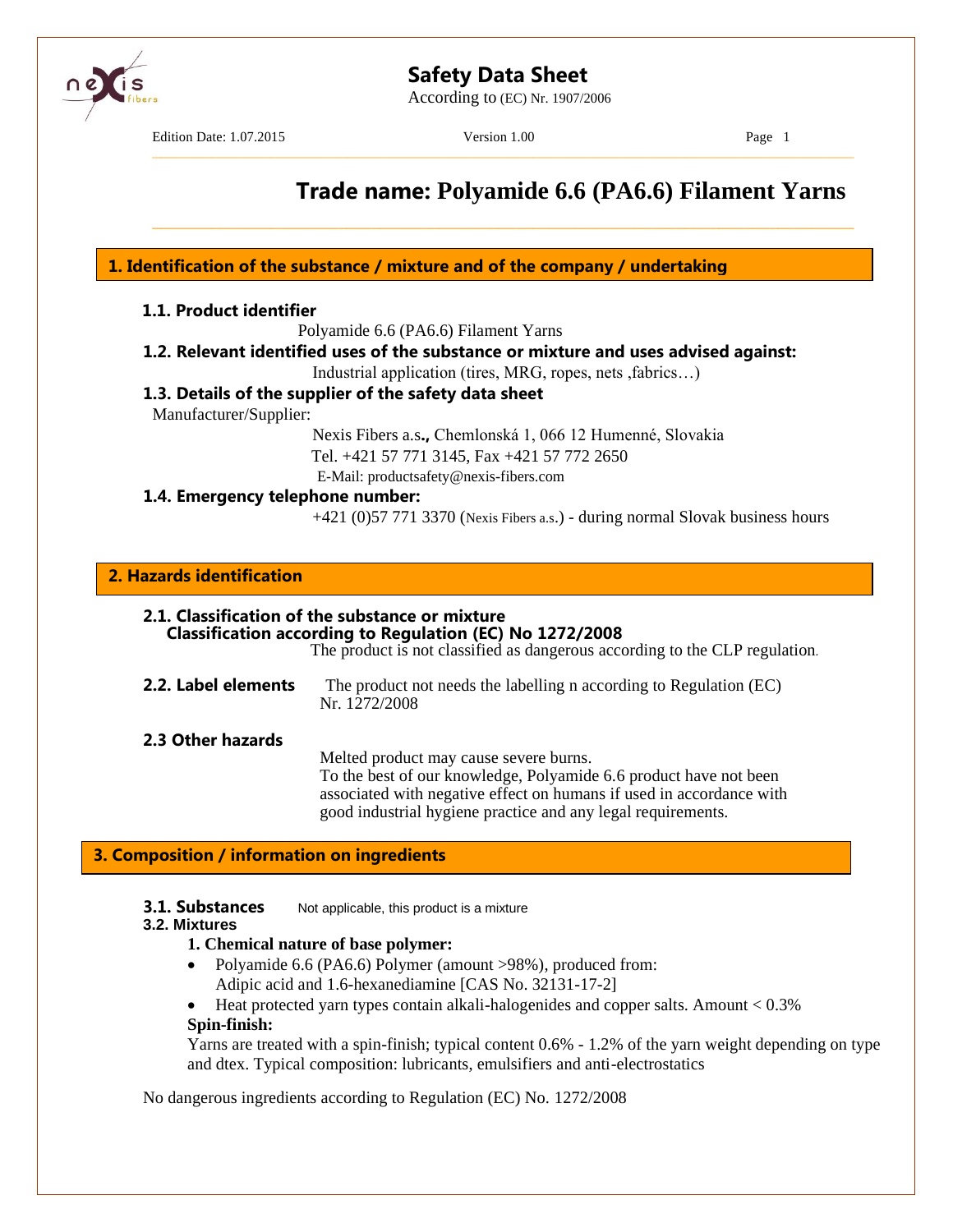According to (EC) Nr. 1907/2006

Edition Date: 1.07.2015 Version 1.00 Page 2

–––––––––––––––––––––––––––––––––––––––––––––––––––––––––––––––––––––––––––––––––––

\_\_\_\_\_\_\_\_\_\_\_\_\_\_\_\_\_\_\_\_\_\_\_\_\_\_\_\_\_\_\_\_\_\_\_\_\_\_\_\_\_\_\_\_\_\_\_\_\_\_\_\_\_\_\_\_\_\_\_\_\_\_\_\_\_\_\_\_\_\_\_\_\_\_\_\_\_\_\_\_\_\_\_

## **Trade name: Polyamide 6.6 (PA6.6) Filament Yarns**

#### **4. First aid measures**

#### **4.1. Description of firs aid measures**

| Inhalation:   | Not specifically concerned                                                                  |
|---------------|---------------------------------------------------------------------------------------------|
| Skin contact: | Not specifically concerned. Traces of spin-finish may be washed away with                   |
|               | water.                                                                                      |
|               | In case of fire, the molten product may cause burns. Rinse with plenty of water.            |
|               | Do not attempt to remove clothes (danger of adherence to the skin). Call for a<br>physician |
| Eye contact:  | Not specifically concerned.                                                                 |
| Ingestion:    | Not specifically concerned                                                                  |
|               |                                                                                             |

#### **4.2. Most important symptoms and effects, both acute and delayed** not know

#### **4.3. Indication of any immediate medical attention and special treatment needed**

In case of contact with melted product or vapours, get immediately medical attention.

#### **5. Firefighting measures**

#### **5.1. Extinguishing media**

| Suitable:   | All usual extinguishing media may by used (spray water, foam, carbon |
|-------------|----------------------------------------------------------------------|
|             | dioxide, chemical powder)                                            |
| Unsuitable: | No restrictions                                                      |

#### **5.2. Special hazards arising from the substances or mixture**

In case of fire can be released Carbon monoxide (CO) Carbon dioxide (CO2) Hydrogen cyanide (HCN) Nitrogen oxides (NOx) Under certain fire conditions, traces of other toxic gases cannot be excluded

#### **5.3. Advice for firefighters**

Use autonomous respirators, integral gas mask with polyvalent filter, gloves, boots, overall, to fight fire indoor or in poorly ventilated areas. Do not use water as extinguishing agent in the presence of uninterrupted electrical installations. Move away no-protected and no-authorized people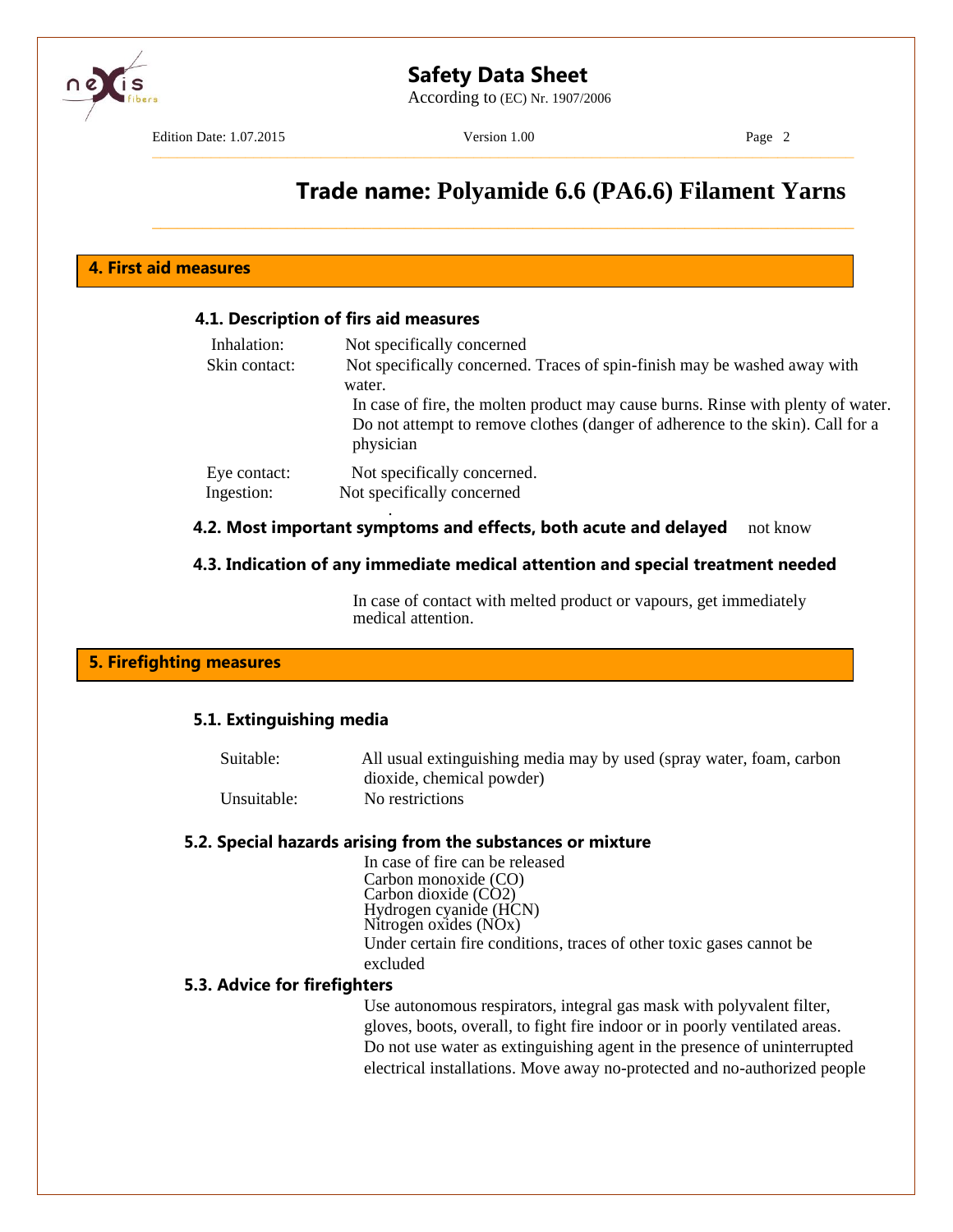According to (EC) Nr. 1907/2006



Edition Date: 1.07.2015 Version 1.00 Version 1.00 Page 3

–––––––––––––––––––––––––––––––––––––––––––––––––––––––––––––––––––––––––––––––––––

\_\_\_\_\_\_\_\_\_\_\_\_\_\_\_\_\_\_\_\_\_\_\_\_\_\_\_\_\_\_\_\_\_\_\_\_\_\_\_\_\_\_\_\_\_\_\_\_\_\_\_\_\_\_\_\_\_\_\_\_\_\_\_\_\_\_\_\_\_\_\_\_\_\_\_\_\_\_\_\_\_\_\_

## **Trade name: Polyamide 6.6 (PA6.6) Filament Yarns**

**6. Accidental release measures**

#### **6.1. Personal precautions, protective equipment and emergency procedures**

- 6.1.1. For non-emergency personnel:
	- Move away no-protected and no-authorized person
- 6.1.2. For emergency responders:

Wear protective gloves, safety goggles, waterproof boots or shoes

#### **6.2. Environmental precautions**

The product is not associated with ecological problems. No risks to the environment. Stop the leakage and isolate the area.

#### **6.3. Methods and material for containment and cleaning up**

No special safety risks. Collect material for controlled re-use or waste disposal.

#### **6.4. Reference to other sections**

See Section 7 for information on safe handling See Section 8 for information on personal protection equipment. See Section 13 for information on disposal.

#### **7. Handling and storage**

#### **7.1. Precaution for safe handling**

Store in cool, dry place in tightly closed containers. Handle the product away from heat source or flames. Melted product avoid breathing vapours; operate under suction Prevent formation of dust. Any deposit of dust which cannot be avoided must be removed regularly*.*

#### **7.2. Conditions for safe storage, including any incompatibilities**

Consider technical advises referring to optimal process ability. The packages must be kept closed until utilization, particularly when the product is dry, because it absorbs humidity from air. Store away from the direct rays of the sun in the room with a proper ventilation. Remove dust, ventilation and vacuum cleaning. Keep away from ignition sources. Beware of static electricity. The product is packed upon delivery in suitable packaging material which may be recycled.

#### **7.3. Specific end use** No data available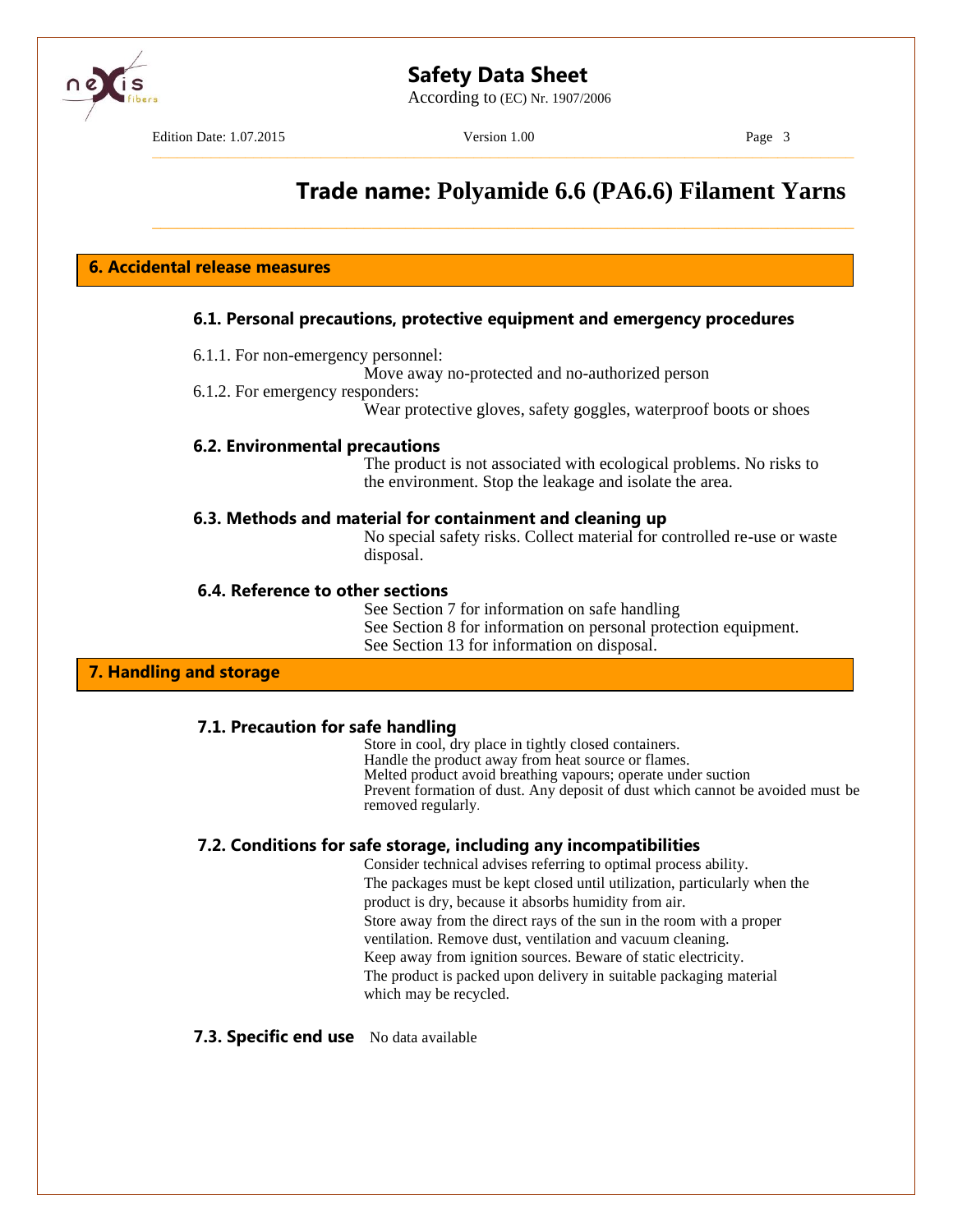

According to (EC) Nr. 1907/2006

Edition Date: 1.07.2015 Version 1.00 Page 4

–––––––––––––––––––––––––––––––––––––––––––––––––––––––––––––––––––––––––––––––––––

## **Trade name: Polyamide 6.6 (PA6.6) Filament Yarns** \_\_\_\_\_\_\_\_\_\_\_\_\_\_\_\_\_\_\_\_\_\_\_\_\_\_\_\_\_\_\_\_\_\_\_\_\_\_\_\_\_\_\_\_\_\_\_\_\_\_\_\_\_\_\_\_\_\_\_\_\_\_\_\_\_\_\_\_\_\_\_\_\_\_\_\_\_\_\_\_\_\_\_ **8.1. Control parameters** *.* Contains no substances with occupational exposure limit values **8.2. Exposure controls Personal protective equipment a) General protective and hygienic measures** Wash hands during breaks and at the end of the work. Avoid skin contact with the liquefied material. Do not inhale dust / smoke / mist. **8. Exposure controls / personal protection**

- Avoid close or long term contact with the skin.<br>**y protection**: Protective work clothing
- **b) Body protection:** Protective work clothing
- **c) Protection of hands**: Protective gloves **c) Protection of hands**: Protective gloves **d) Eye protection**: Safety glasses
- 
- **e) Breathing equipment:** Use breathing protection in case of insufficient
	- ventilation.

#### **9. Physical and chemical properties**

#### **9.1. Information on basic physical and chemical properties**

| (a) Appearance:                             | Form   | solid, yarn                                                         |
|---------------------------------------------|--------|---------------------------------------------------------------------|
|                                             | Colour | raw white (nature)                                                  |
| $(b)$ Odour:                                |        | odourless                                                           |
| (c) Odour threshold:                        |        | not applicable                                                      |
| $(d)$ pH:                                   |        | not applicable insoluble product                                    |
| (e) Melting point/freezing point            |        | $255 - 264$ °C                                                      |
| (f) Initial boiling point and boiling point |        | not applicable                                                      |
| $(g)$ Flash point:                          |        | $>$ 400 °C closed cup                                               |
| (h) Evaporation rate:                       |        | not applicable                                                      |
| (i) Self-inflammability (solid,):           |        | product is not self-igniting                                        |
|                                             |        | (j) Upper/lower flammability or explosive limits: no data available |
| (k) Vapour pressure:                        |        | not applicable                                                      |
| (1) Vapour density                          |        | not applicable                                                      |
| (m) Relative density                        |        | $1,14 \text{ g/m}^3$                                                |
| (n) Solubility (ies):                       |        | non soluble in water, soluble in formic acid and phenol             |
| (o) Partition coefficient: n-octanol/water  |        | not applicable                                                      |
| (p) Decomposition temperature:              |        | Starts at about 350 °C                                              |
| (q) Density                                 |        | $1,14 \text{ g/cm}^3$                                               |
| (r) Viscosity index (HCOOH)                 |        | 120-200                                                             |
| (s) Explosive properties                    |        | non explosive                                                       |
| (t) Oxidising properties                    |        | not oxidizer                                                        |
| 9.2. Other information                      |        | not available                                                       |
|                                             |        |                                                                     |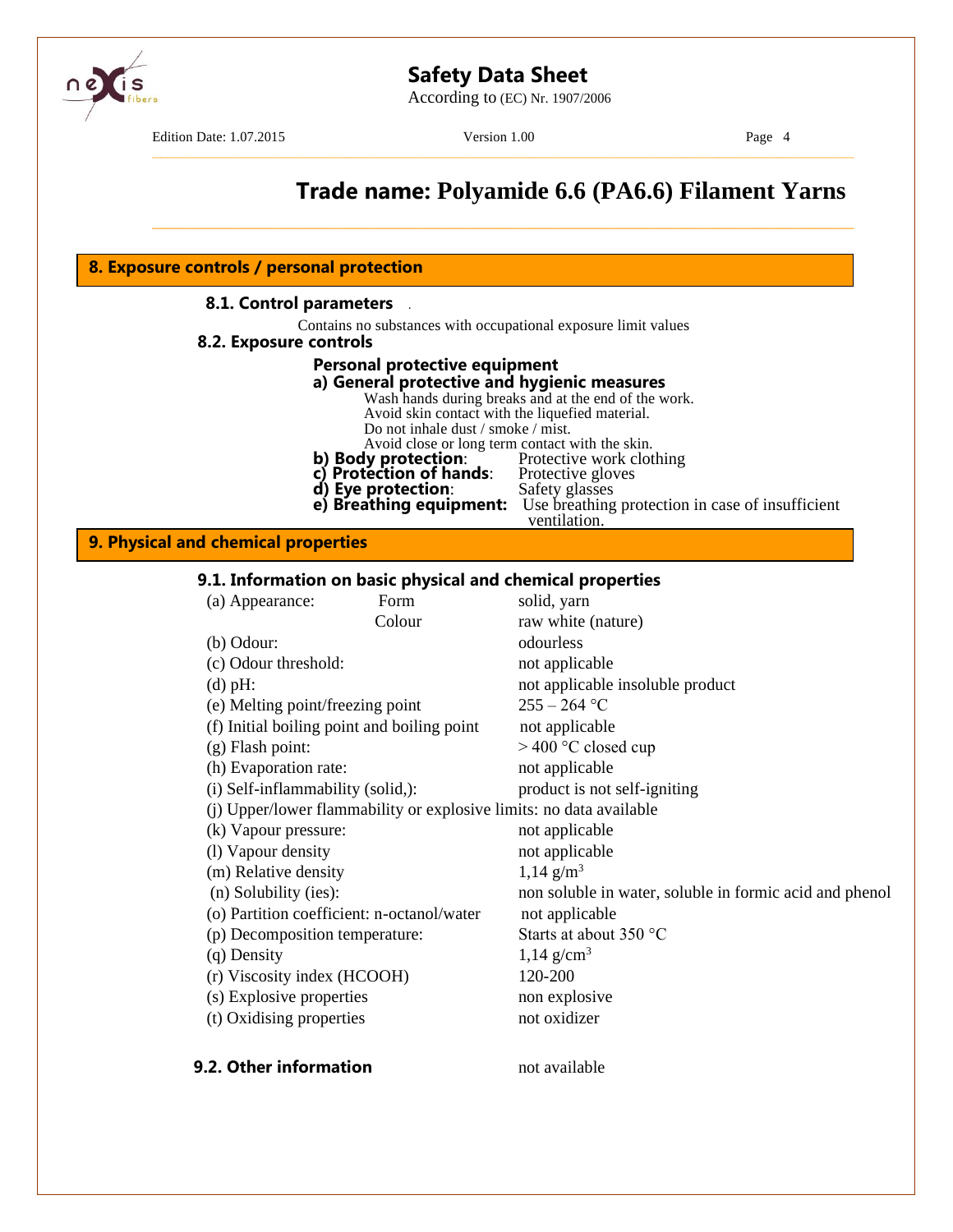

According to (EC) Nr. 1907/2006



Edition Date: 1.07.2015 Version 1.00 Page 5

–––––––––––––––––––––––––––––––––––––––––––––––––––––––––––––––––––––––––––––––––––

## **Trade name: Polyamide 6.6 (PA6.6) Filament Yarns**

| <b>10. Stability and reactivity</b>                      |                                                                                                                                                                  |                                                                                                                     |  |
|----------------------------------------------------------|------------------------------------------------------------------------------------------------------------------------------------------------------------------|---------------------------------------------------------------------------------------------------------------------|--|
| 10.1. Reactivity                                         | No data available                                                                                                                                                |                                                                                                                     |  |
|                                                          | 10.2. Chemical stability<br>Stable under normal conditions<br>Decomposition happens at 350°C. The substance may release oxides of<br>carbon and hydrogen cyanide |                                                                                                                     |  |
|                                                          | 10.3. Possibility of hazardous reaction                                                                                                                          | No dangerous reaction known under conditions of normal use<br>At temperature $350 \degree C$ the product decompose. |  |
| 10.4. Conditions to avoid                                |                                                                                                                                                                  | No further relevant information available                                                                           |  |
|                                                          |                                                                                                                                                                  |                                                                                                                     |  |
| 10.5. Incompatible materials                             |                                                                                                                                                                  | No data available                                                                                                   |  |
|                                                          | 10.6. Hazardous decomposition products                                                                                                                           | CO <sub>2</sub> , CO, NO <sub>x</sub> , HCN                                                                         |  |
| <b>11. Toxicological information</b>                     | 11.1. Information on toxicological effects                                                                                                                       |                                                                                                                     |  |
| (a) Acute toxicity:<br>(b) Skin corrosion/irritation:    |                                                                                                                                                                  | none under normal usage.<br>Spin-finish on the yarn may cause skin irritation<br>at long-term contact.              |  |
| (c) Serious eye damage / irritation:                     |                                                                                                                                                                  | Contact with melted product can cause burns.<br>Not classified as irritating to eyes.                               |  |
|                                                          | (d) Respiratory or skin sensitization:                                                                                                                           | No information available.                                                                                           |  |
| (e) Germ cell mutagenicity:                              |                                                                                                                                                                  | No information available.                                                                                           |  |
| f) Carcinogenicity:                                      |                                                                                                                                                                  | No information available.                                                                                           |  |
| (g) Reproductive toxicity:                               |                                                                                                                                                                  | No information available.                                                                                           |  |
| (h) STOT-single exposure:<br>(i) STOT repeated exposure: |                                                                                                                                                                  | No data available<br>No data available.                                                                             |  |

**12.1. Toxicity**

The product is not associated with ecological problems. The information came from the structure. For aquatic organism the product may be non-toxic. In water is not soluble.

#### **12.2. Persistence and degradability**

The product in yarn form is inert and not biodegradable. In water is not soluble, but can be separate by appropriate mechanical waste water treatment **12.3. Bioaccumulative potential** No further relevant information available.

- 
- 

**12.3. Bioaccumulative potential**  $\overrightarrow{N}$  No further relevant information available.<br>**12.4. Mobility in soil No further relevant information available** No further relevant information available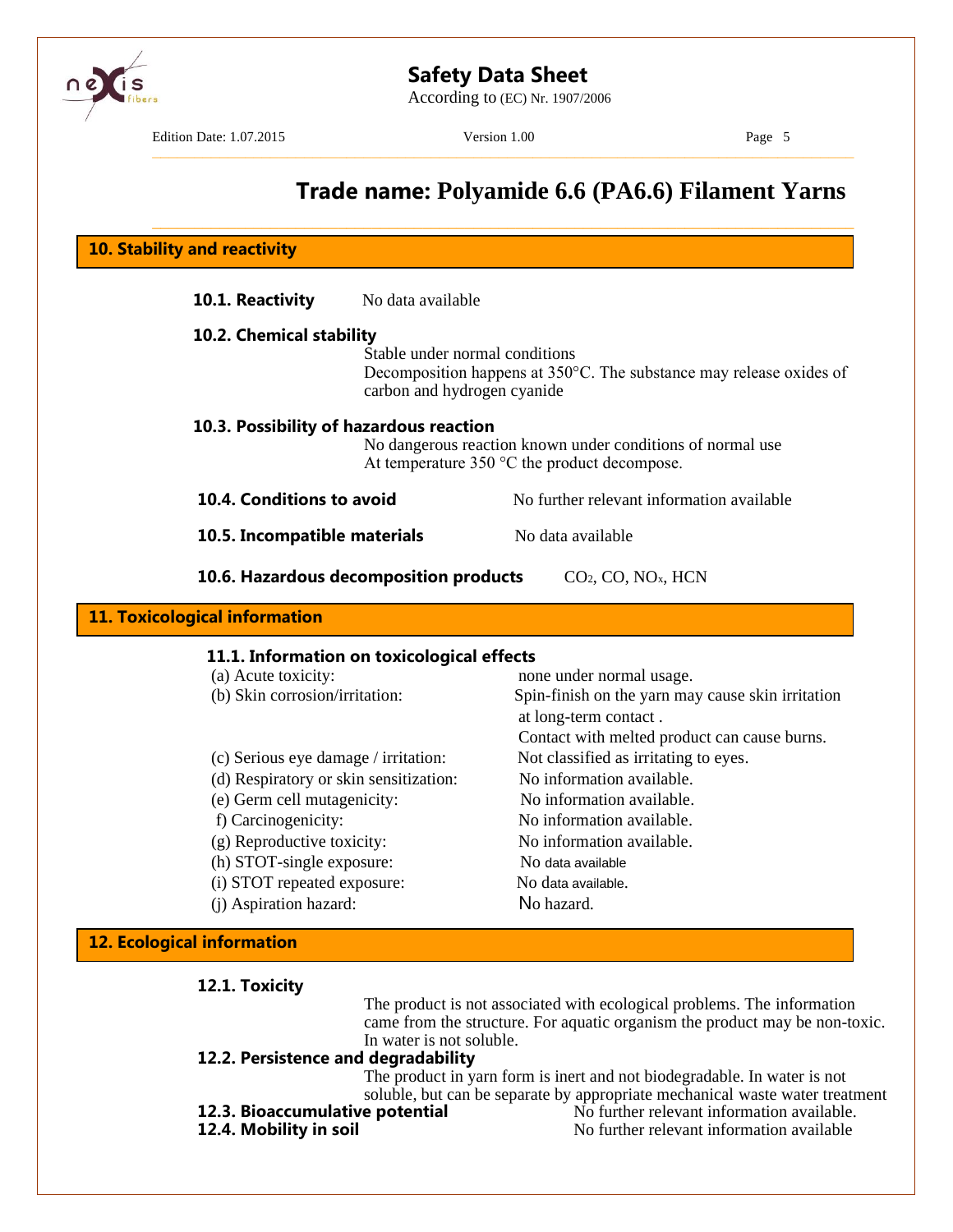

According to (EC) Nr. 1907/2006

Edition Date: 1.07.2015 Version 1.00 Page 6

–––––––––––––––––––––––––––––––––––––––––––––––––––––––––––––––––––––––––––––––––––

\_\_\_\_\_\_\_\_\_\_\_\_\_\_\_\_\_\_\_\_\_\_\_\_\_\_\_\_\_\_\_\_\_\_\_\_\_\_\_\_\_\_\_\_\_\_\_\_\_\_\_\_\_\_\_\_\_\_\_\_\_\_\_\_\_\_\_\_\_\_\_\_\_\_\_\_\_\_\_\_\_\_\_

## **Trade name: Polyamide 6.6 (PA6.6) Filament Yarns**

# **12.5. Results of PBT and vPvB assessment** No further relevant information available **12.6. Other adverse effects** No further relevant information available

**12.6. Other adverse effects** No further relevant information available

**13. Disposal considerations**

#### **13.1. Waste treatment methods**

**Product Disposal** Recycle the material as far as possible

Can bee disposed of as solid waste or burned in suitable installations, subject to local regulations.

Recycling or thermal recycling is recommended for both – the product and packaging material.

#### **Advice on cleaning and disposal of packaging**

Dispose of in accordance with local regulations

#### **14. Transport information**

There is no need of labelling the product according to EC directive 67/548, 1999/45, 1907/206 since is not classified as hazardous.

**14.1. UN number** not classified as danger product, according to transport regulation. **14.2. UN proper shipping name**

**ADR, ADN, IMDG, IATA** not classified as danger product, according to transport regulation. **14.3. Transport hazard class(es)**

ADR, ADN, IMDG, IATA not classified as danger product, according to transport regulation. **14.4. Packing group**

**ADR, IMDG, IATA** not classified as danger product, according to transport regulation.

#### **14.5. Environmental hazards: Terrestrial, see, air transport**

| Class RID/ADR   | not classified as hazardous material |
|-----------------|--------------------------------------|
| Class ICAO/IATA | not classified as hazardous material |
| Class OMI/IMDG  | not classified as hazardous material |

**14.6. Special precautions for user** No applicable

**14.7. Transport in bulk according to Annex II of MARPOL 73/78 and the IBC Code**

Classified as no danger product according to transports regulation.

**15. Regulatory information**

**15.1. Safety, health and environmental regulations/legislation specific for the substance or mixture**

> Regulation EC 1907/2006 Regulation EC 1272/2008 Regulation EC 453/2010